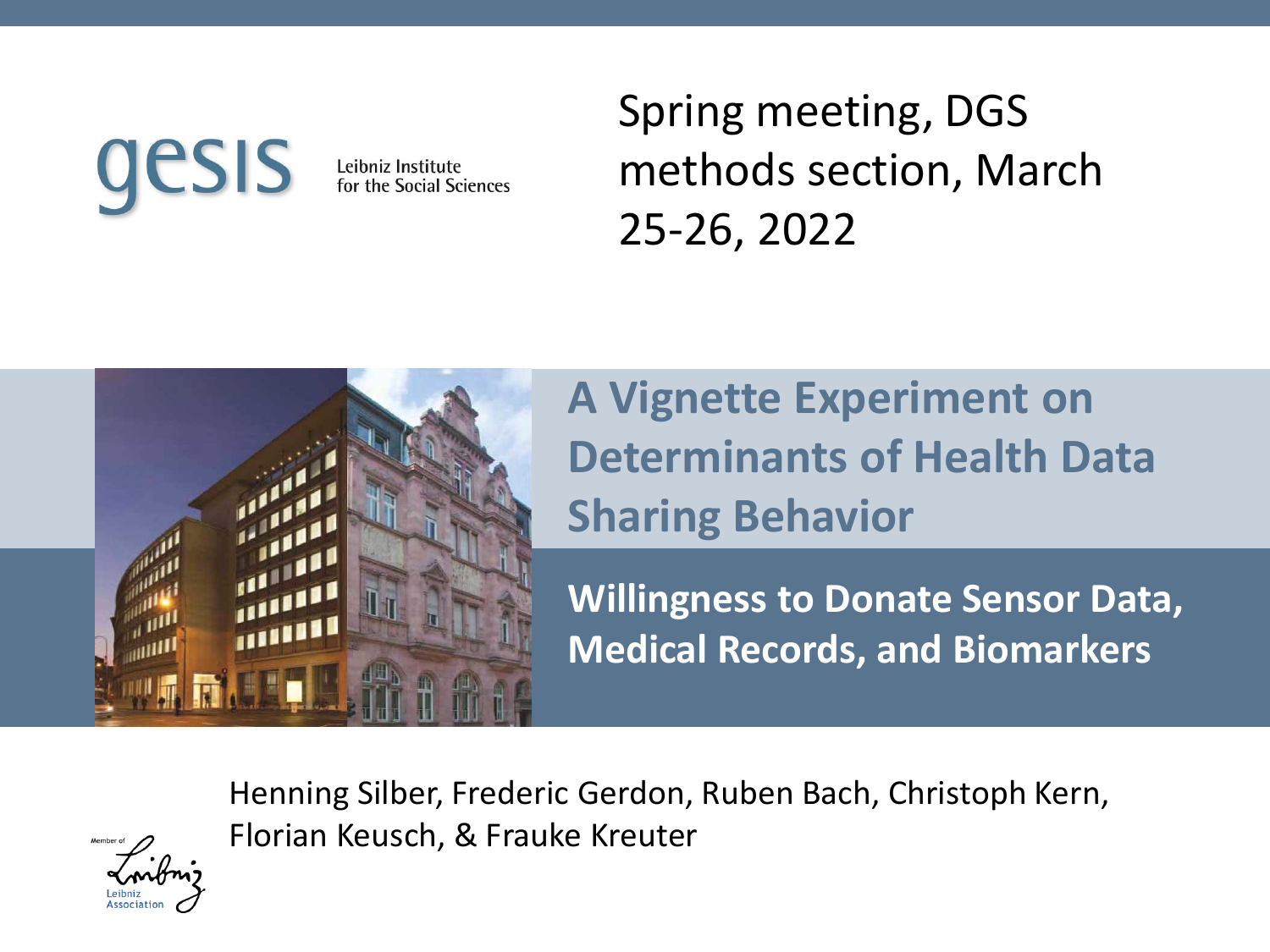

### **Importance of Health Data Sharing**

- Empirical data is crucial for evidence-based political decision making
- Dependency on people's willingness to share their data
- Technological developments made large-scale collection and analyses of health data easier
- Occurrence of new challenges regarding data privacy and ethics
- Decisions whether to share data are highly context dependent

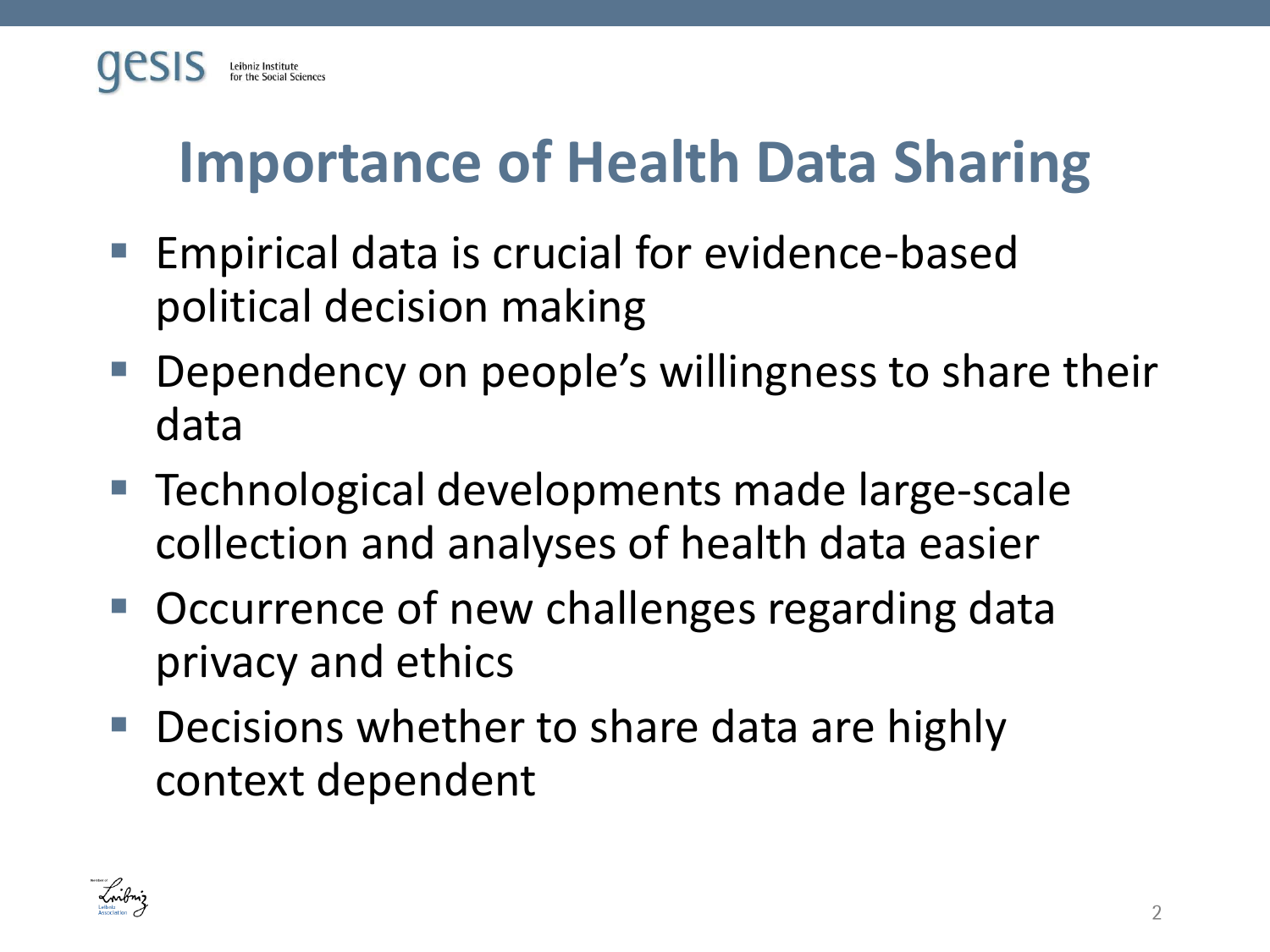

## **Theory of Contextual Integrity (CI)**

- *Contextual informational norms* define which data flows are appropriate
- Situational parameters that define a data flow include:
	- ▶ Data type
	- Involved actors
		- Data subject
		- Data sender
		- Data recipient
	- $\blacktriangleright$  Transmission principles

#### *Nissenbaum (2018)*

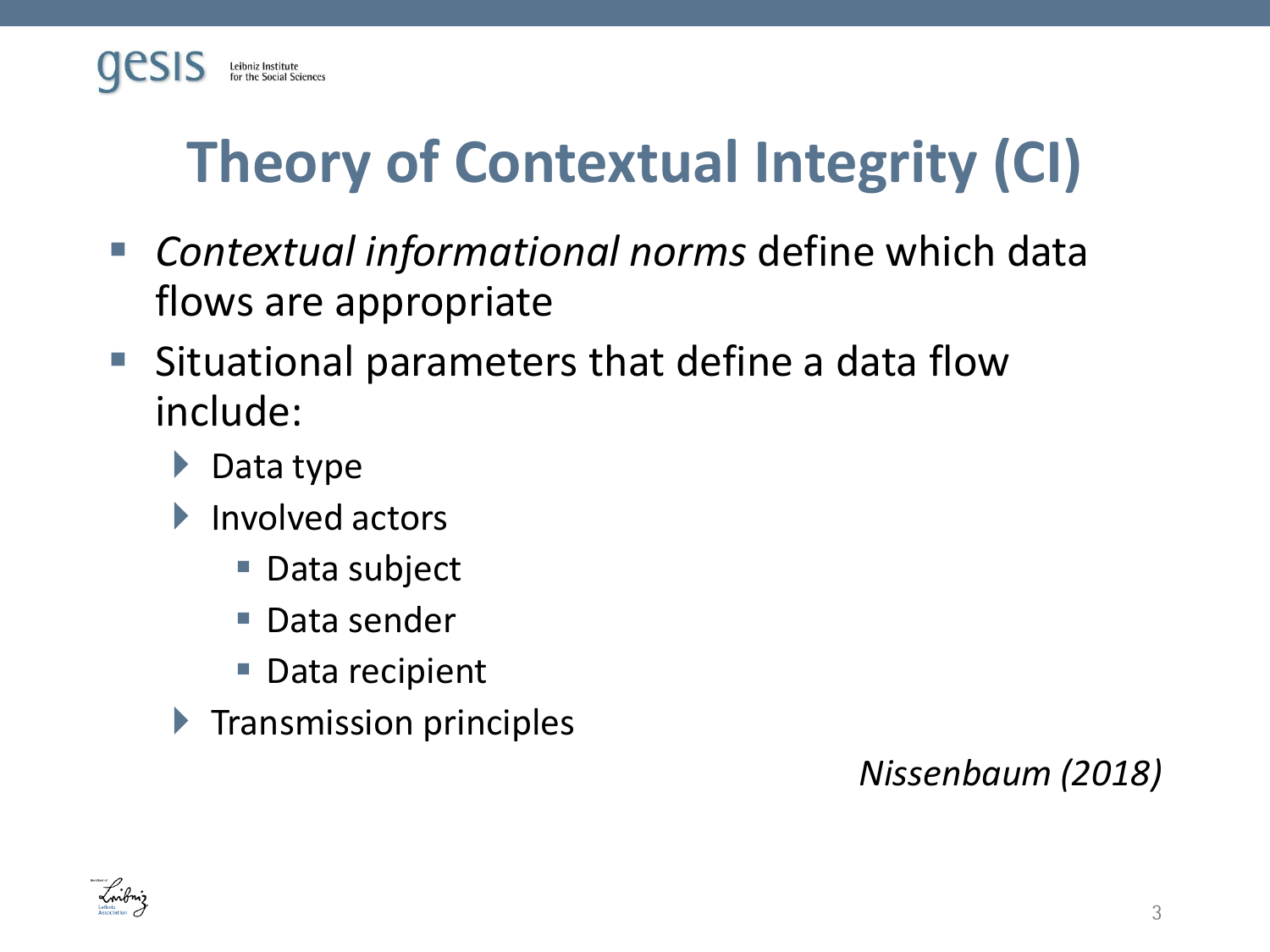

#### **Privacy Calculus**

- Individuals consider potential benefits and risks in privacy-related decision making (Culnan & Armstrong 1999)
- Privacy is an economic good that can be traded for benefits, such as other goods or services (Smith et al. 2011, Kehr et al. 2015)

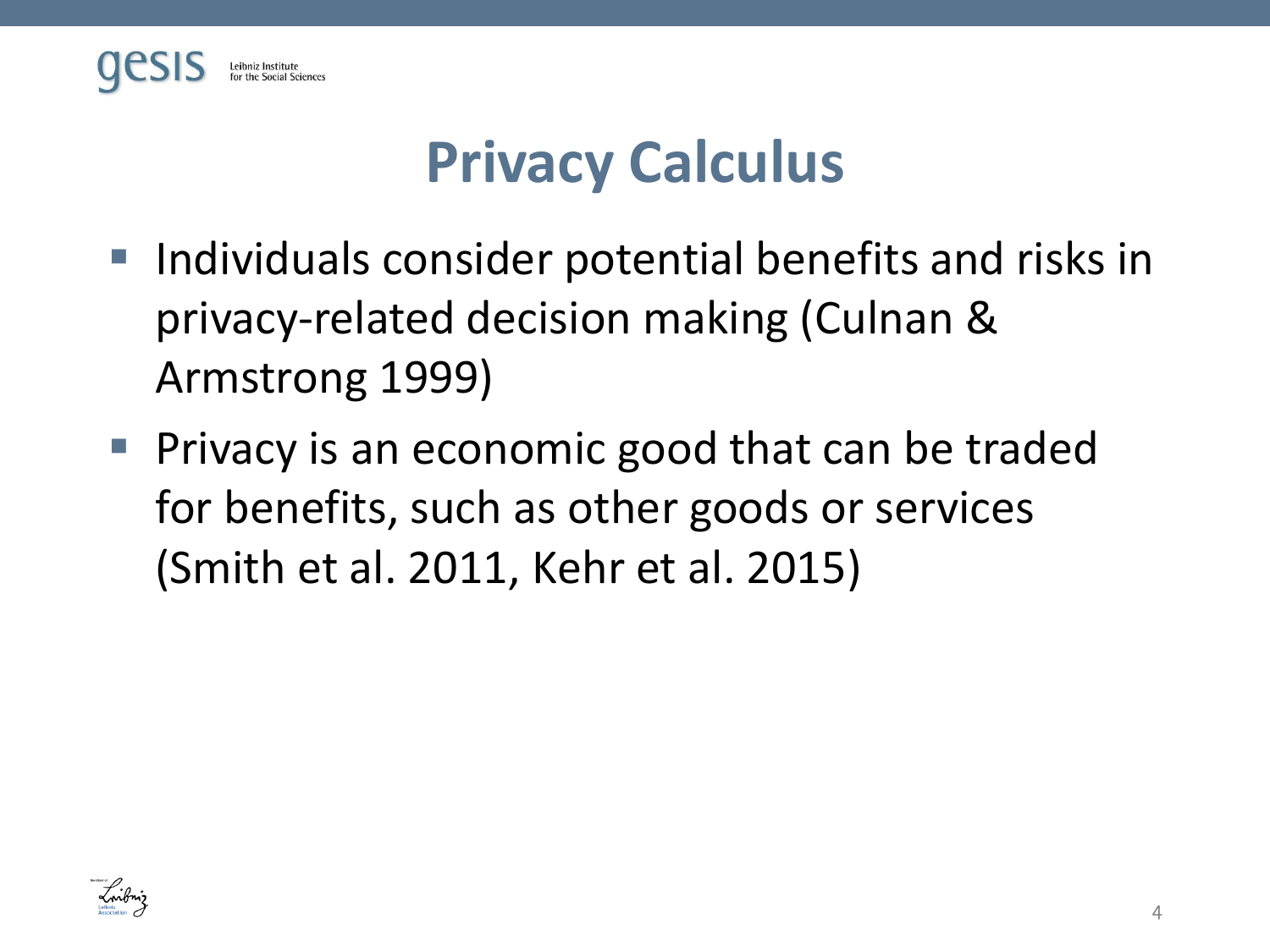

#### **Motivation**

Finding of a vignette experiment conducted by Gerdon et al. (2021) published in *Harvard Data Science Review*

- Comparison of data sharing regarding three different data types (health data, energy consumption, and geographical location)
- Surprisingly, sharing data with a public institution was less accepted than with a private organization, possibly due to fears of use in another context or fears of government surveillance
- This finding has worrisome consequences if it generalizes

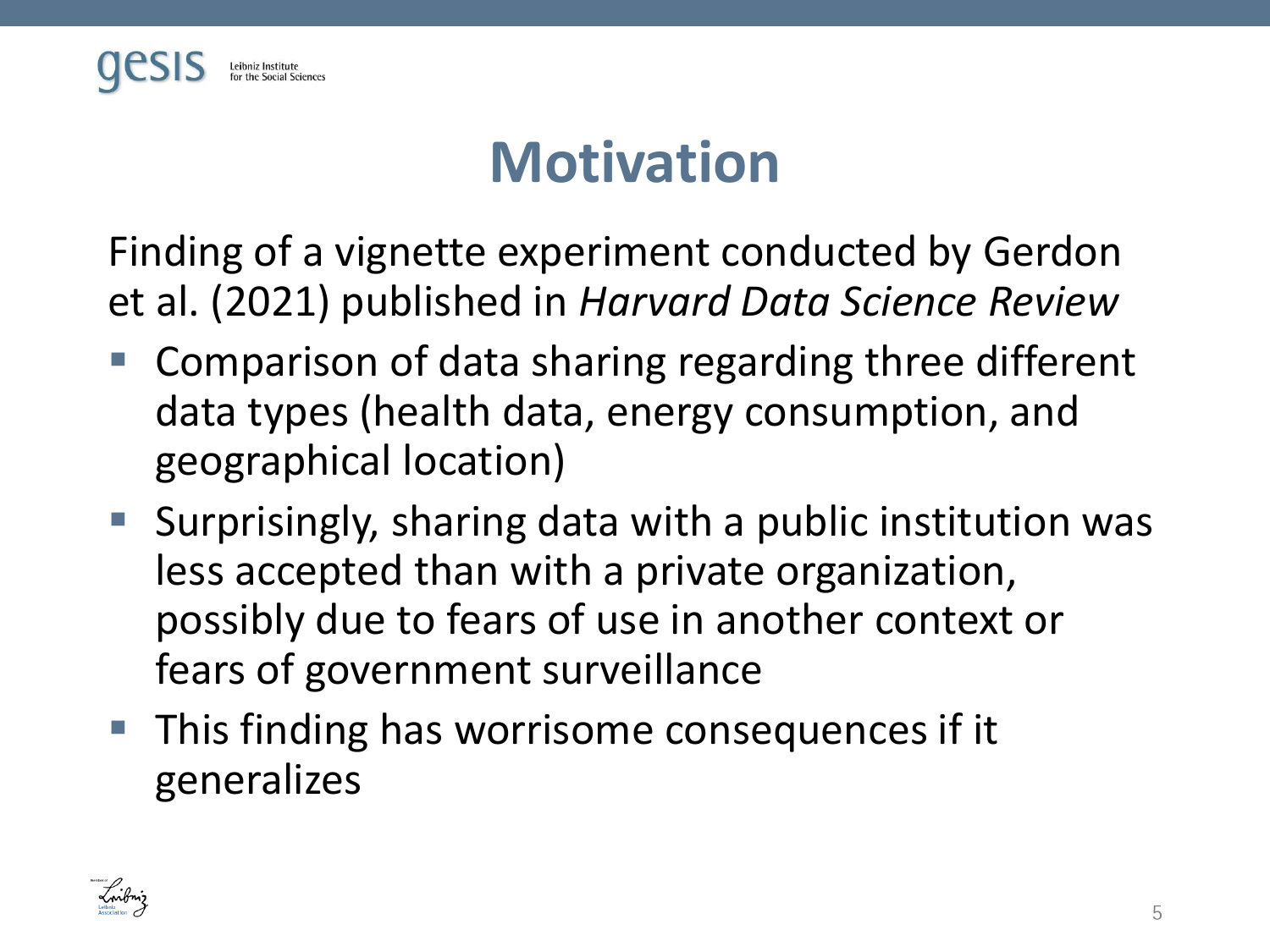

#### **Data Type**

- Different data types are often associated with different levels of data sensitivity and different levels of data sharing effort (e.g., Silber et al. 2021)
- Sharing data passively via a smartphone app is little effort when the app is installed, while sharing biomarkers (e.g., blood donation) is likely to be perceived as more effortful

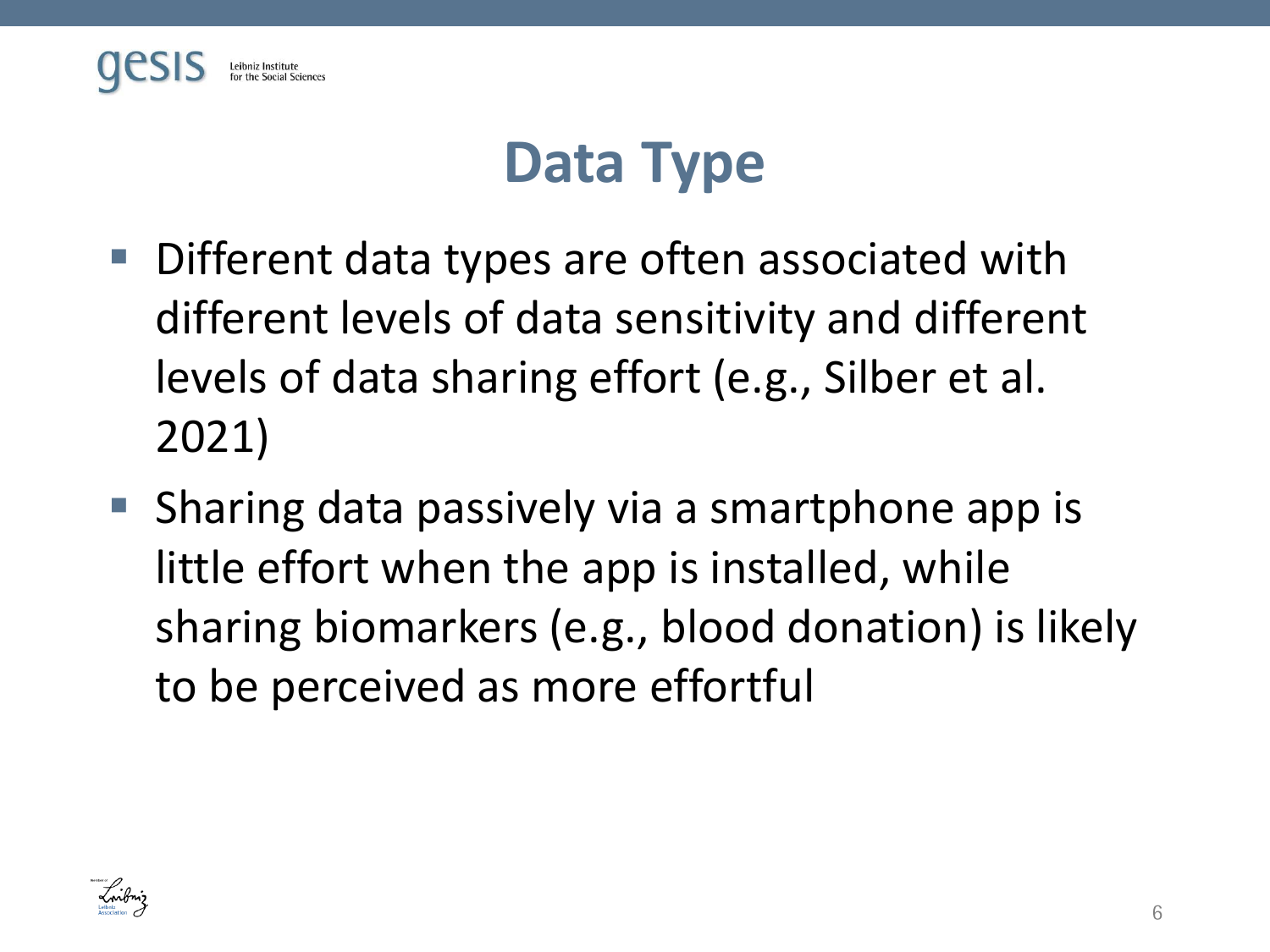

#### **Data Type: Hypothesis**

- Our vignette experiment will include:
	- Sensor data
	- Medial records
	- Biomarkers
- $\blacksquare$  H1: People are more likely to share their sensor data and medical records than their biomarkers

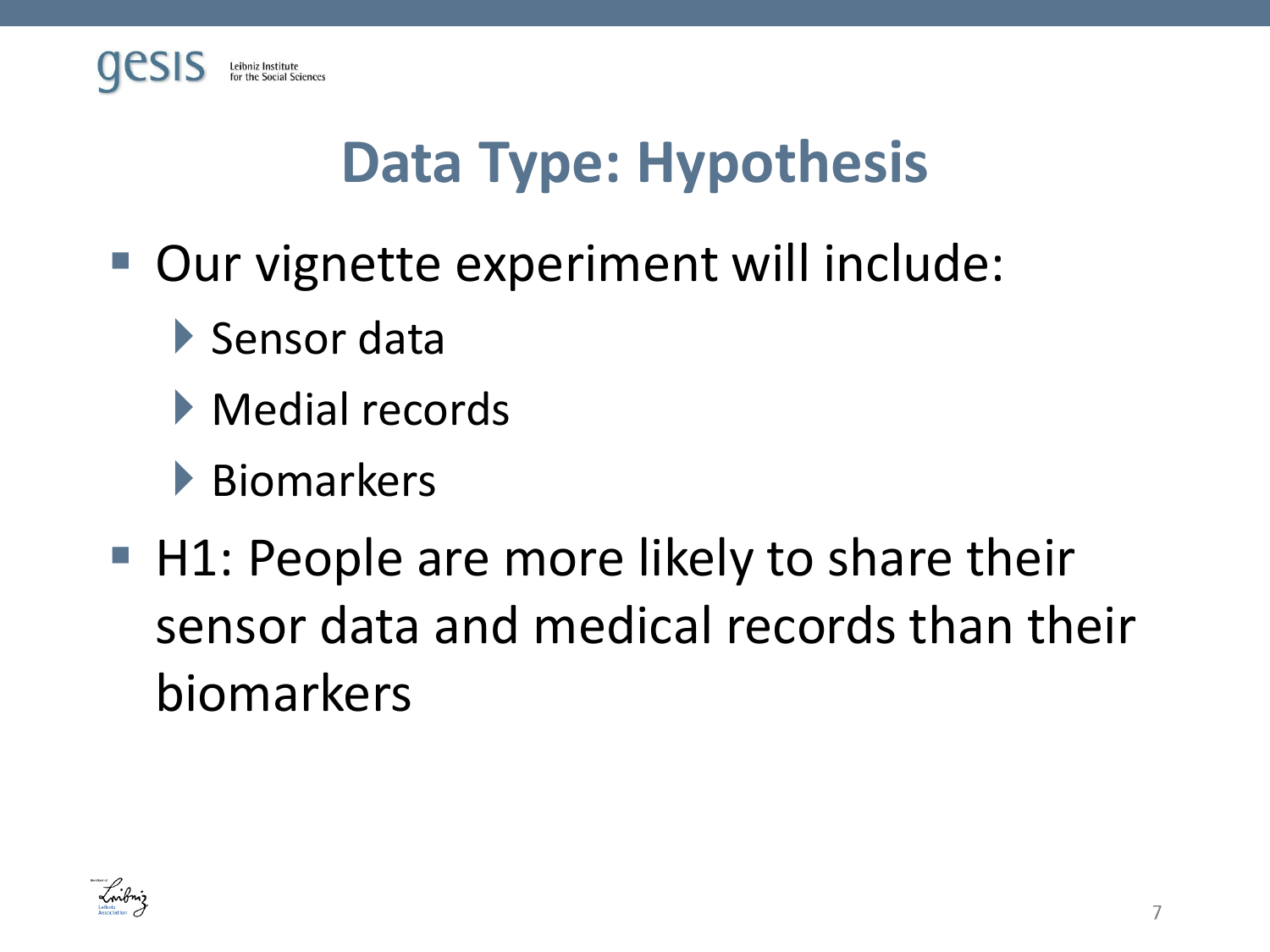

#### **Data Recipient**

- Gerdon et al. (2021) found higher acceptability of sharing health data with a private organization than with a public institution
- Research shows different trust levels across public institutions (Krause et al. 2019), which we plan to investigate more in detail with respect to data sharing to put the previous finding in perspective

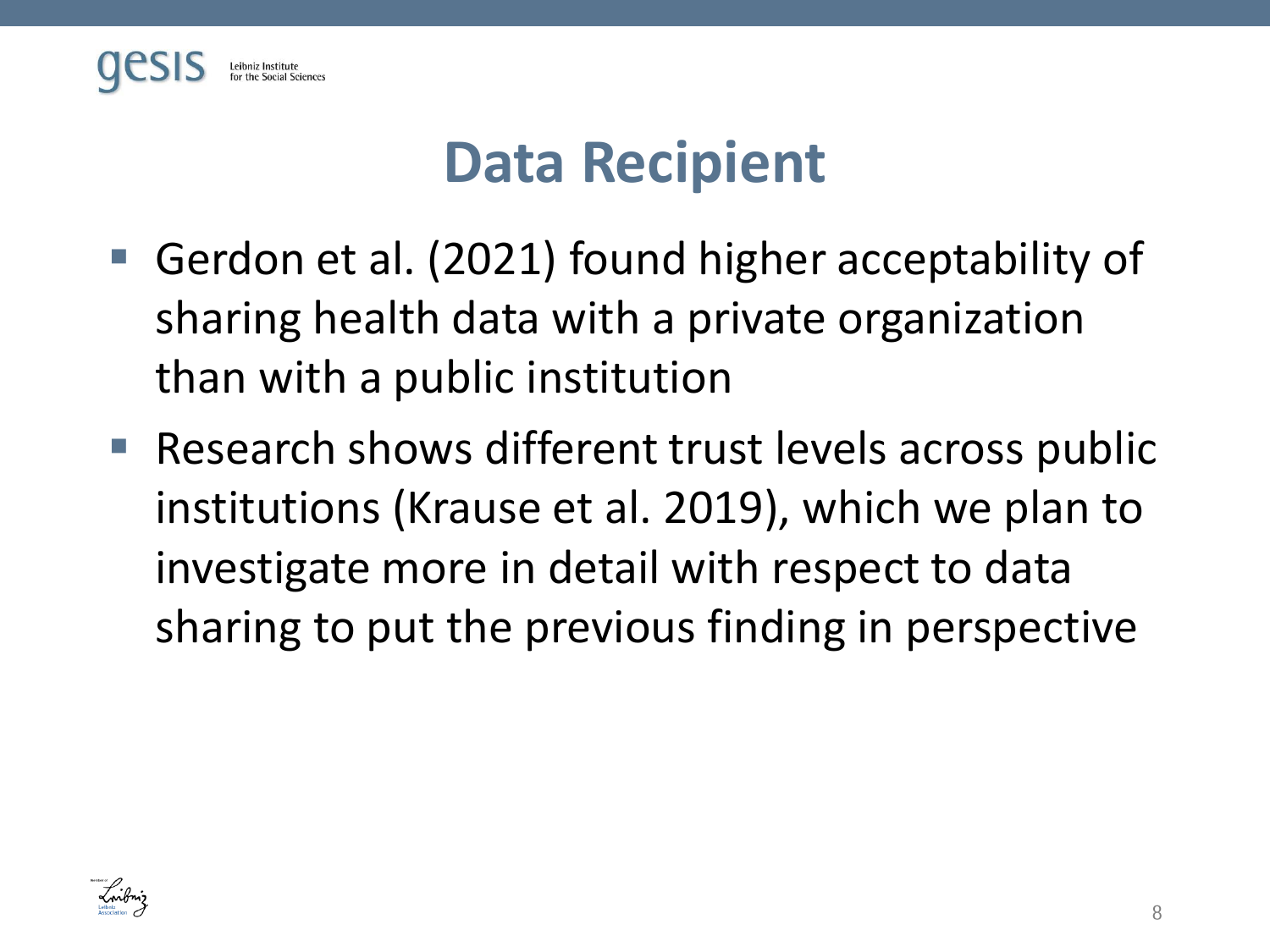

#### **Data Recipient: Hypotheses**

- Our vignette experiment will include:
	- $\blacktriangleright$  Public health agency
	- **I** University research center
	- $\blacktriangleright$  Private company
- H2.1: The acceptability levels of data sharing are higher for university research centers than for the private companies and public health agencies
- H2.2: A higher level of individual trust in a respective institution results in higher willingness to share data

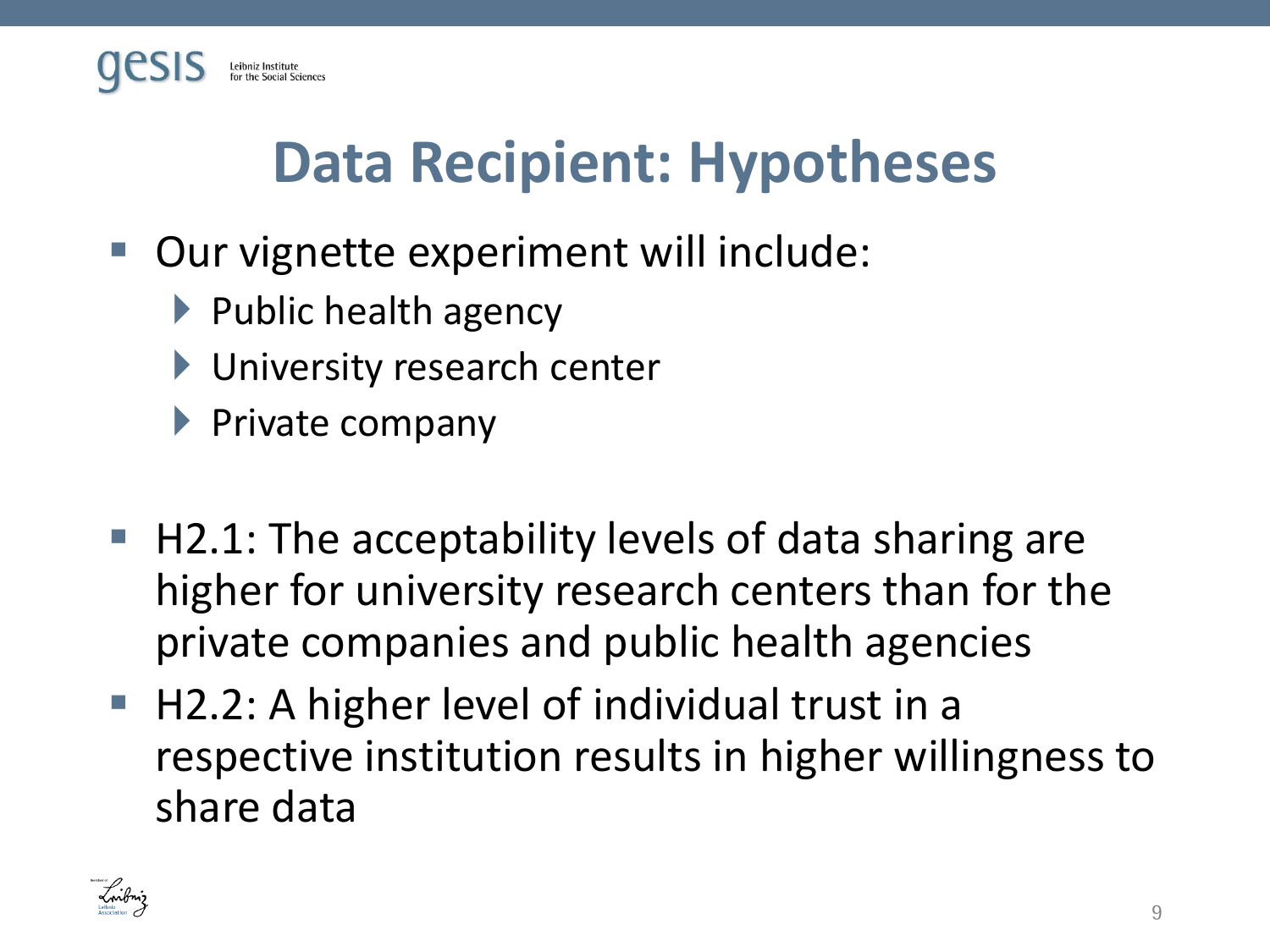

#### **Purpose**

- There can be a specific benefit for the data subject (e.g., personal health recommendation)
- $\blacksquare$  It may appear straightforward that people are more likely to share data if they perceive a personal benefit than a public benefit
- However, data use for public interest is accepted in many contexts as well, and even oftentimes deemed as a prerequisite (Waind 2020)

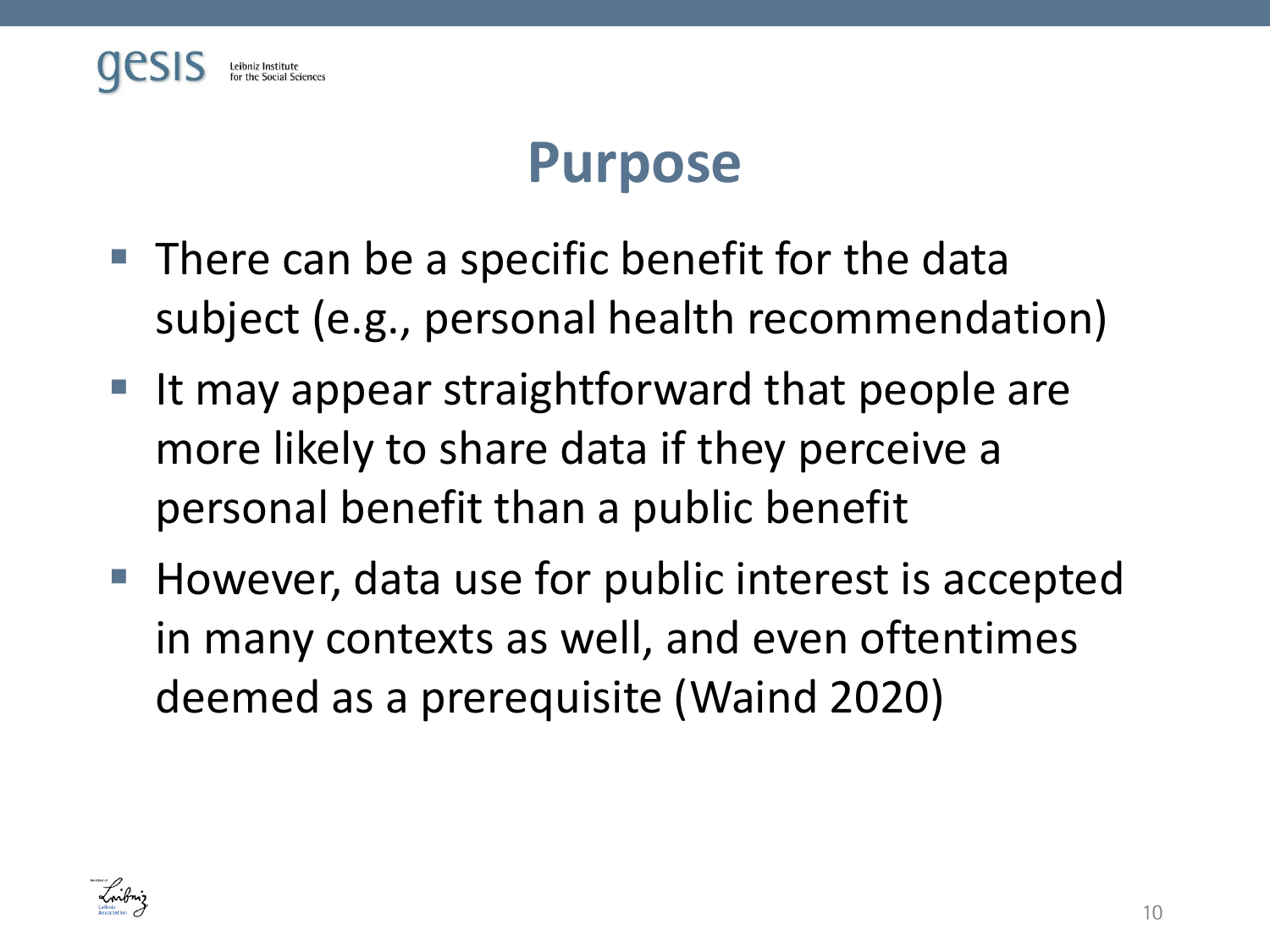

#### **Purpose: Hypotheses**

- Our vignette experiment will include:
	- $\blacktriangleright$  Personal benefit
	- $\blacktriangleright$  Public benefit
- $\blacksquare$  H3.1: People are more willing to share their data if they expect a personal benefit
- H3.2: People with higher scores on altruism are more likely to be willing to share their health data for a public purpose
- H3.3: People who perceive public duties as important are more likely to be willing to share their health data for a public purpose
- $\blacksquare$  H3.4: People who trust in science are more likely to share data when it is for public purpose

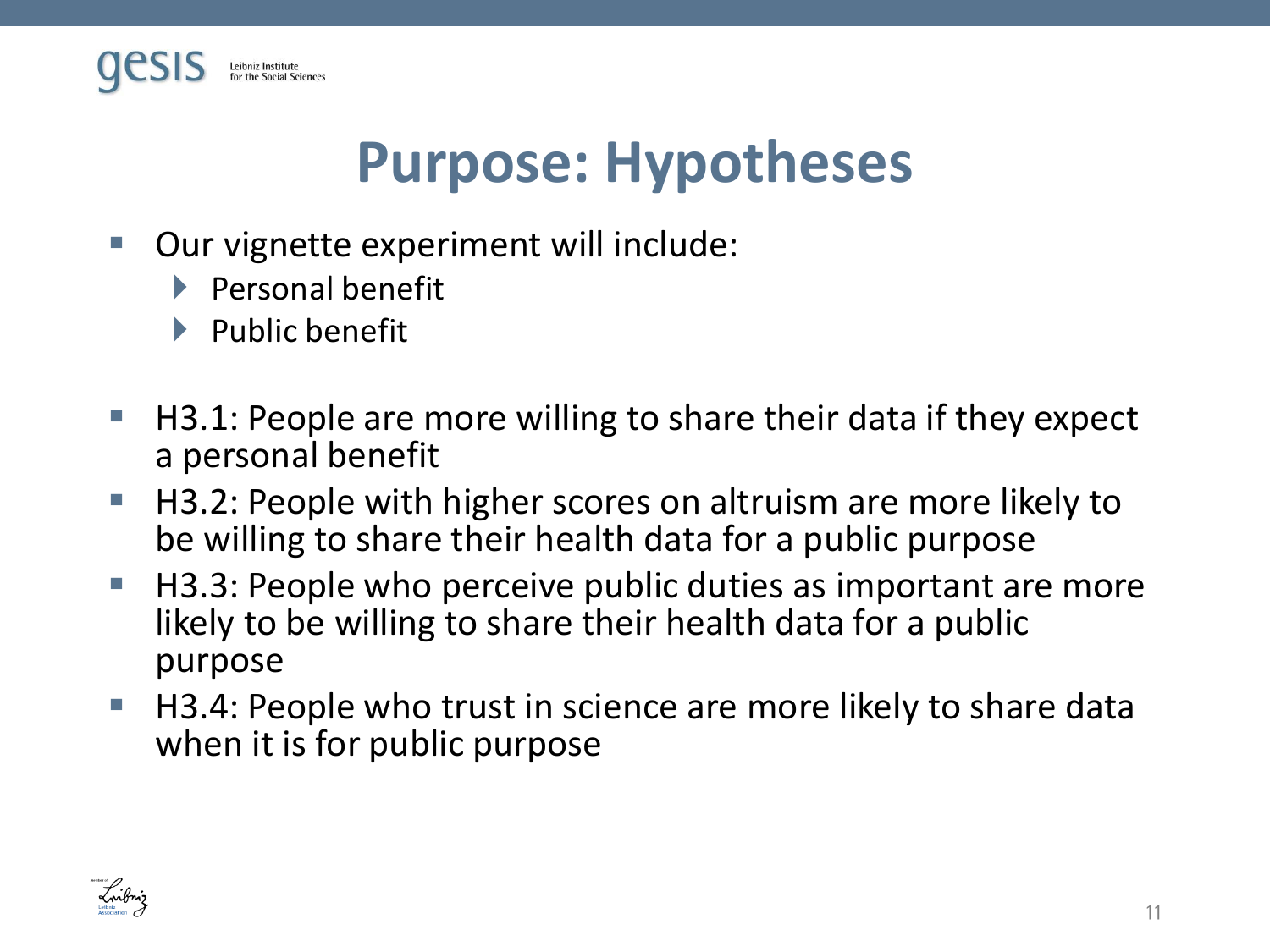

#### **Interaction Hypotheses**

- H4.1: For private recipients, we expect that people are less likely to share data that are associated with specific health contexts (medical records and biomarkers) than sensor data
- H4.2: For public recipients, we expect that people are more likely to agree to share their biomarkers and medical records than their sensor data
- H4.3: People might be concerned if their data is used out of context. Thus, links between public recipient and public benefit and private recipient and personal benefit are most acceptable

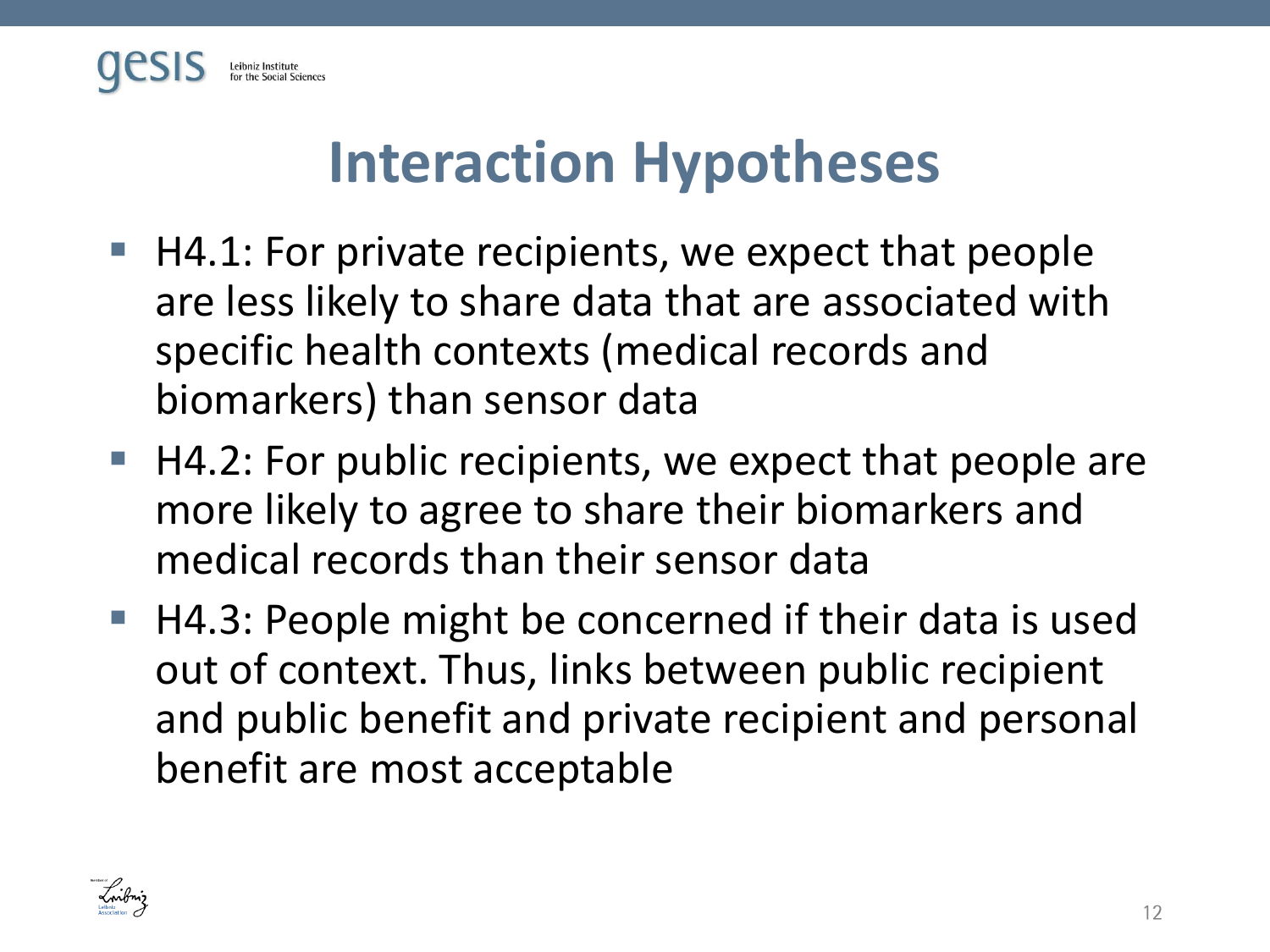

#### **Additional Explorative Measures**

- Personal health condition
- Medical history
- Smartphone and smartwatch usage
- Technical affinity
- Social trust
- Political ideology

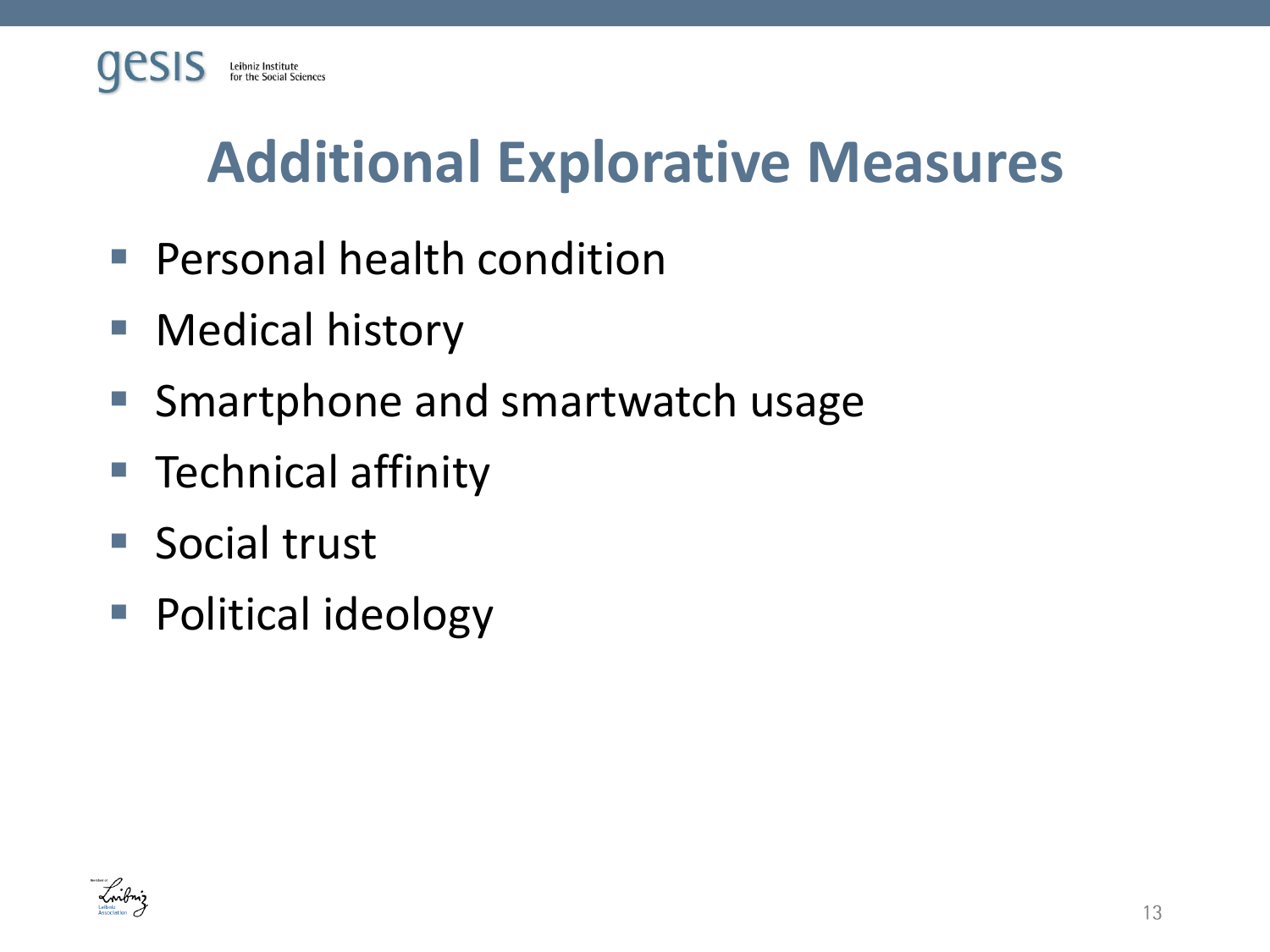

#### **Research Design**

- German online panel
- 750 respondents (based on a power analysis)
- Expected field time: May 2022
- 18 unique vignettes (3x3x2)
	- ▶ 3 data types
	- ▶ 3 data recipients
	- ▶ 2 purposes
- Topic: cancer research
- Every respondent receives 3 vignettes (one vignette per data type)

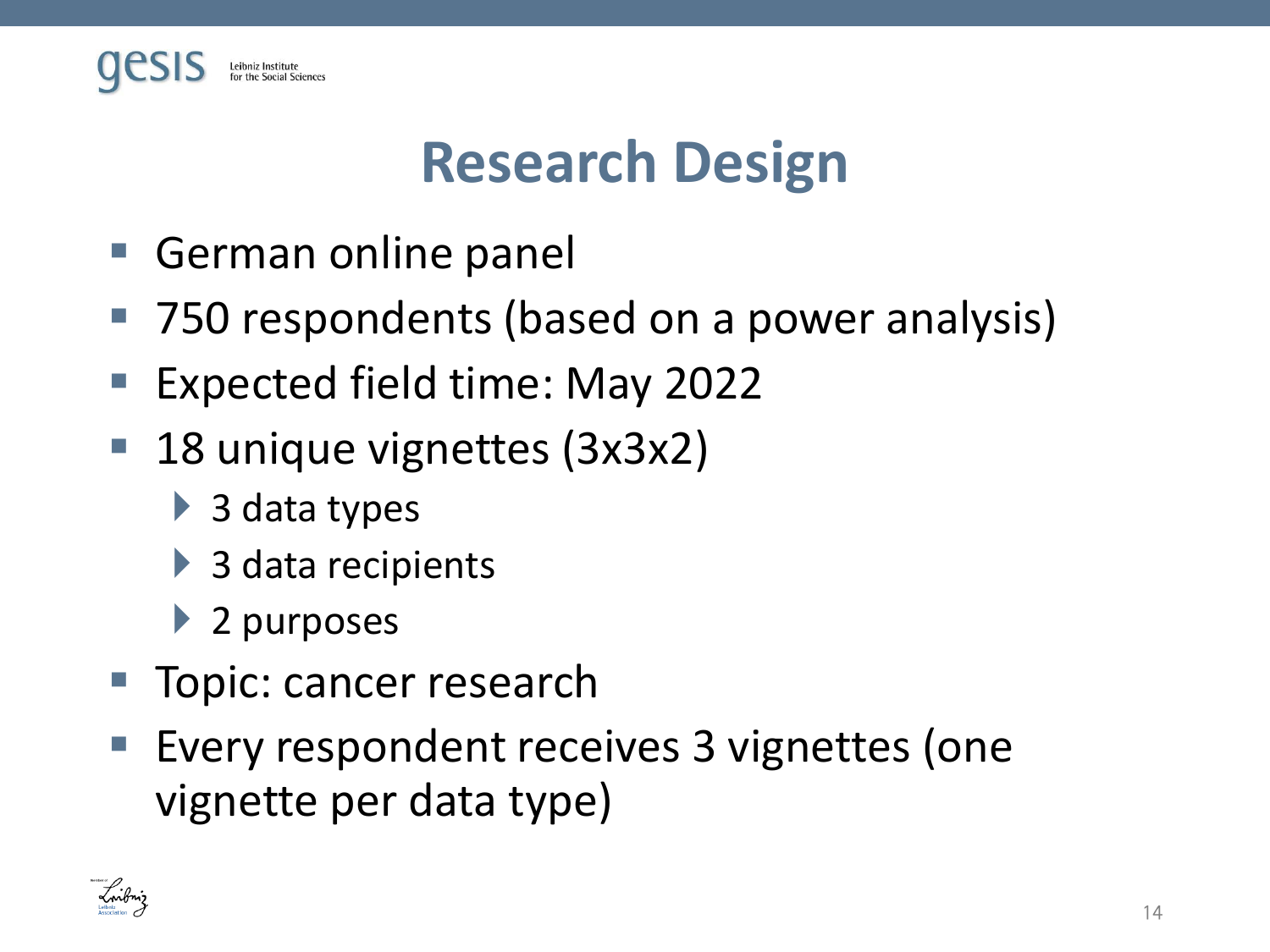

#### **Vignettes: Sensors**

Sensors installed on smartphones, smartwatches, or other wearable devices collect data that can be used to assess the health conditions of people. With the consent of a person, these data are transmitted to a German public health agency [private company; university research center]. This public health agency [private company; university research center] uses these data for a research program to fight cancer. [This public health agency [private company, university research center] uses these data to provide people with personal recommendations on their health behavior with respect to protection against cancer.] The public health agency [private company; university research center] guarantees that the data are safe, anonymous, and protected from misuse.

"How likely or unlikely would you agree to share your health data for this purpose?" (1 very unlikely to (7) very likely)

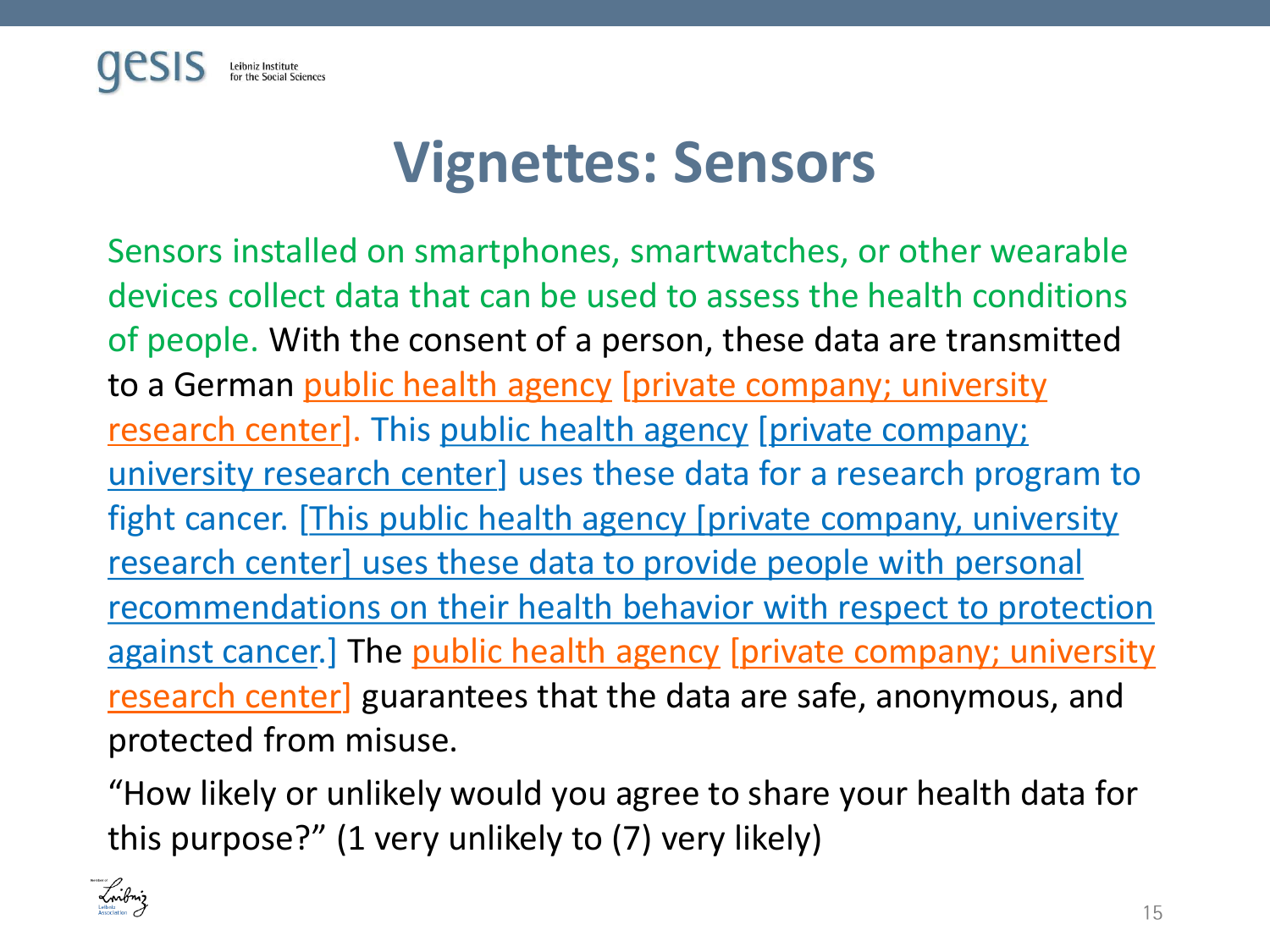

#### **Vignettes: Medical History**

Health records obtained from doctors' offices can be used to assess the health conditions of people. With the consent of a person, these data are transmitted to a German public health agency [private company; university research center]. This public health agency [private company; university research center] uses these data for a research program to fight cancer. [This public health agency [private company; university research center] uses these data to provide people with personal recommendations on their health behavior with respect to protection against cancer.] The public health agency [private company; university research center] guarantees that the data are safe, anonymous, and protected from misuse.

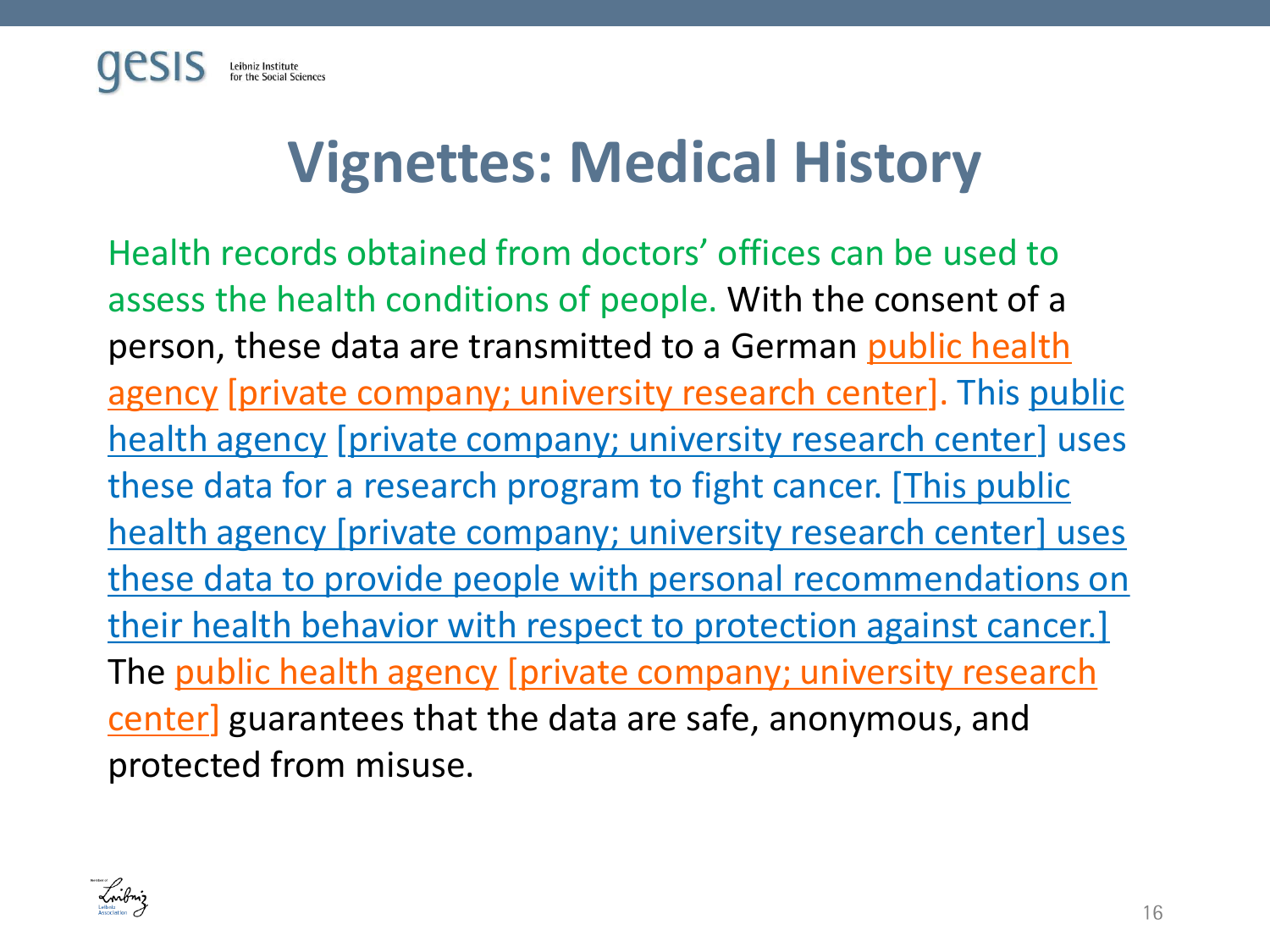

#### **Vignettes: Biomarkers**

Blood samples that are collected for biobanks can be used to assess the health conditions of people. With the consent of a person, these data are transferred to a German public health agency [private company; university research center]. This public health agency [private company; university research center] uses these data for a research program to fight cancer. [This public health agency [private company, university research center] uses these data to provide people with personal recommendations on their health behavior with respect to protection against cancer.] The public health agency [private company; university research center] guarantees that the data are safe, anonymous, and protected from misuse.

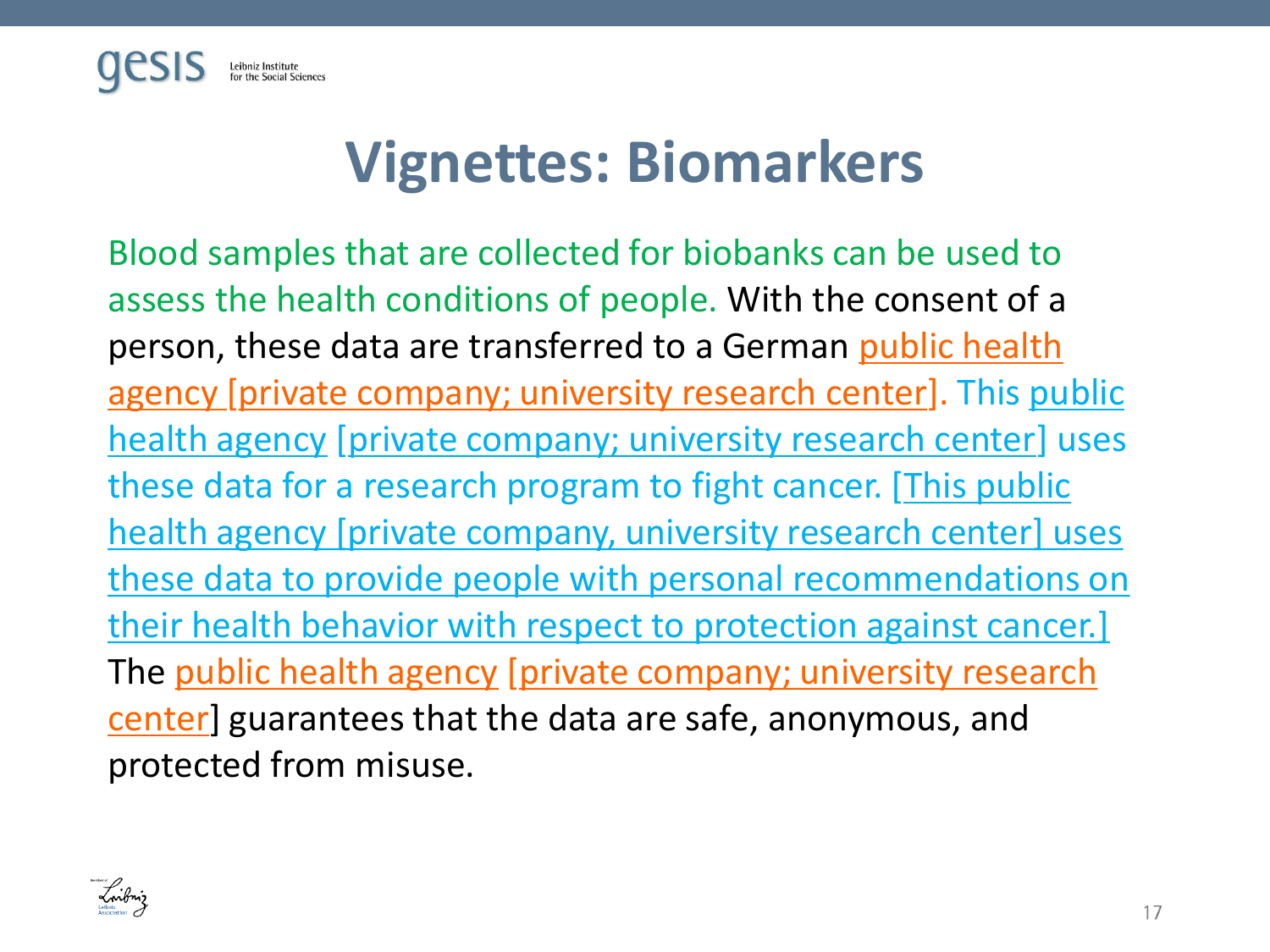

#### **Data Analyses**

- Multi-level model to account for the hierarchical data structure (vignettes nested in respondents)
	- ▶ Continuous dependent variable and random-effect model
	- ▶ Hypotheses (main and interaction effects) will be tested two-sided
	- ▶ Two robustness checks
		- Fixed-effect model
		- Ordinal dependent variable

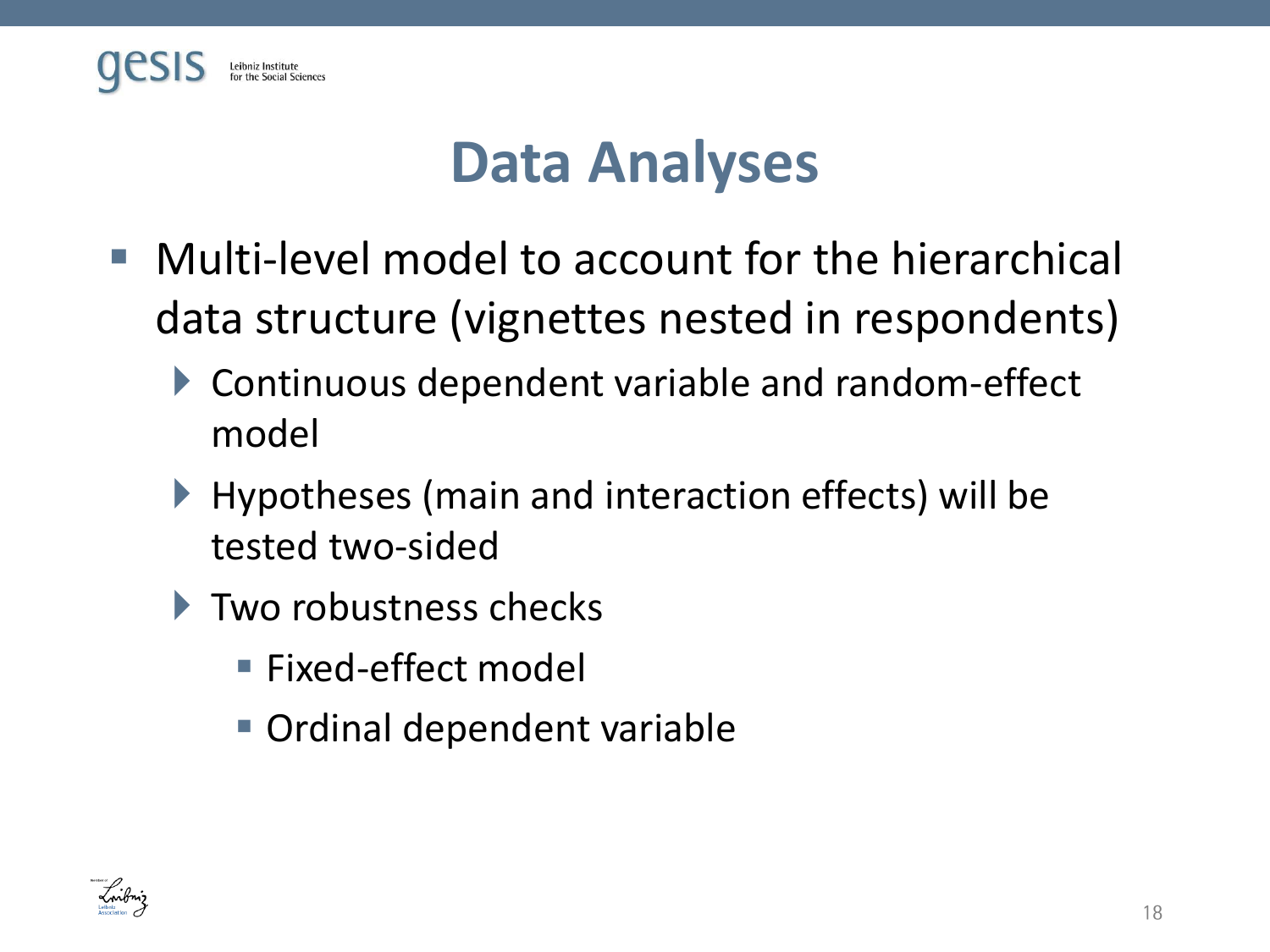

#### **Next steps**

- Pre-registered report currently under peer-review
	- $\blacktriangleright$  Theory and hypotheses
	- Study design
	- Analyses code in R
- Study implementation
- Adding results and discussion to the manuscript

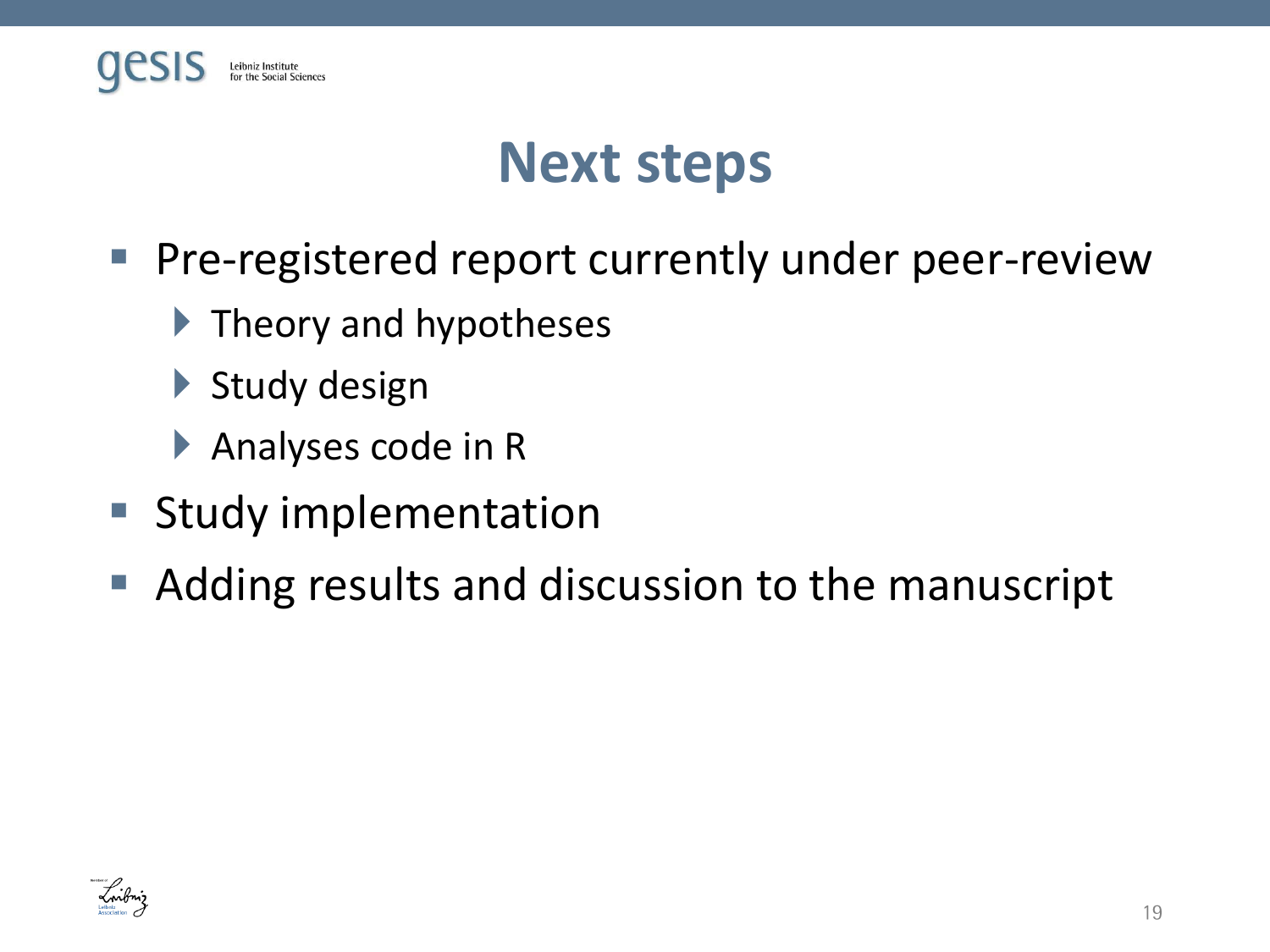

#### Spring meeting, DGS methods section, March 25-26, 2022

Henning Silber, Frederic Gerdon, Ruben Bach, Christoph Kern, Florian Keusch, & Frauke Kreuter

**A Vignette Experiment on Determinants of Health Data Sharing Behavior: Willingness to Donate Sensor Data, Medical Records, and Biomarkers**

Contact: [henning.silber@gesis.org](mailto:henning.silber@gesis.org)